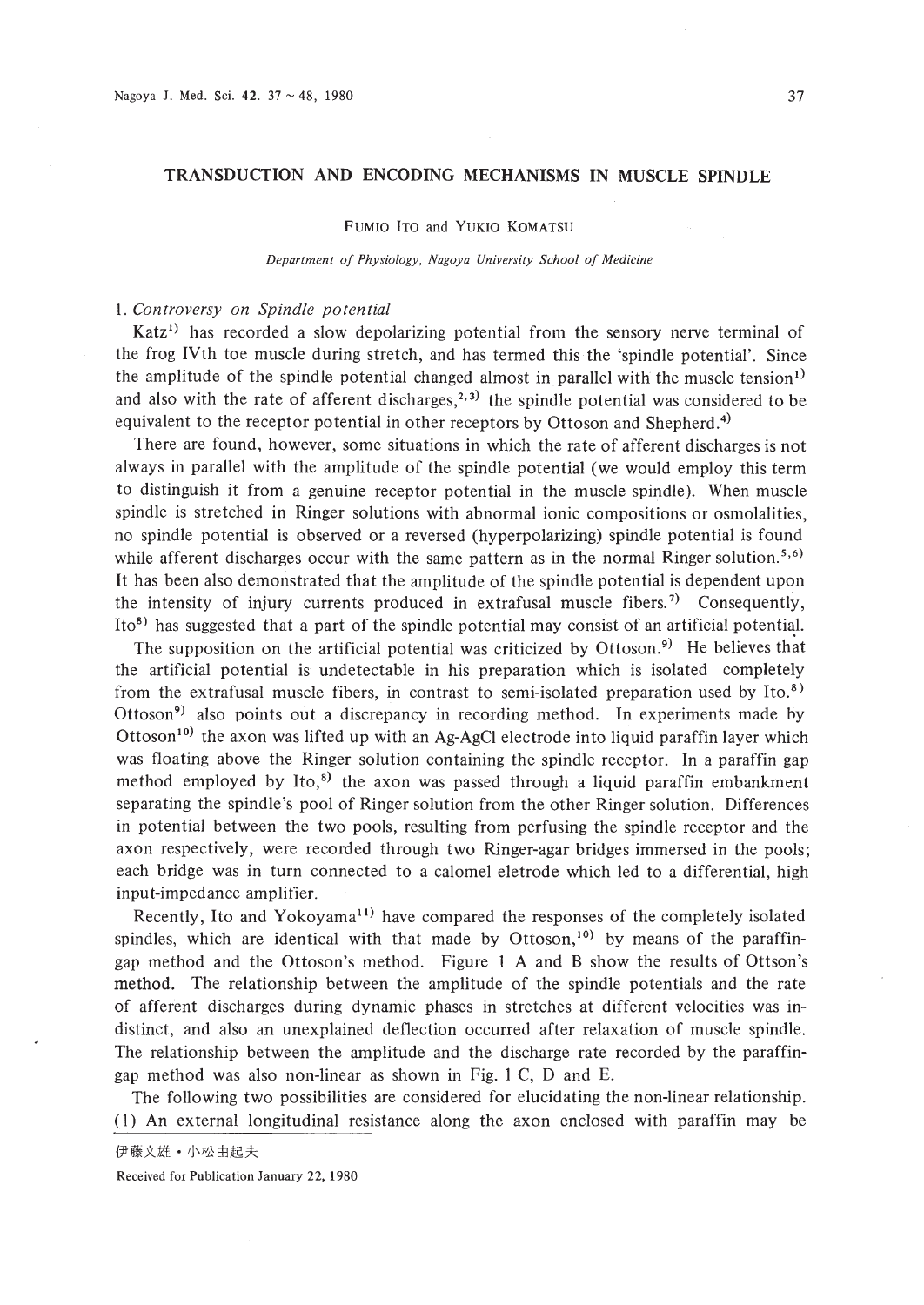

Fig. 1. Spindle potential and afferent discharges recorded from an isolated muscle spindle. A and B: Ottoson's method<sup>10)</sup>, in which an isolated axon was lifted up with an Ag-AgCl electrode into liquid paraffin over Ringer solution. C and D: paraffin gap method.<sup>8)</sup> The records in B and D represent the terminal responses during stretch at a velocity of times faster than those in A and C. Upper traces: tenninal responses for 0.5 mY calibration. Lower traces: tension for 0.3 g calibration. Time: 0.2 sec. E: Relationship between the amplitude of spindle potential (abscissa) and the rate of afferent discharges (ordinate) recorded by paraffin gap method. Each point represents the maximum amplitude and rate at the completion of stretches at various velocities from different initial muscle lengths.

changed in association with change in the length and thickness of a thin layer of Ringer solution intervening between the axon and the surrounding liquid paraffin during stretch of the muscle spindle. If an injury current flows constantly from the nerve terminal to the stump of the axon through the external longitudinal resistance, a change in potential difference across the resistance may be detectable during stretch. Although the discharge rate may be increased in parallel with enhancement of the amount of stretch, the amplitude of the spindle potential may be a function of the length and thickness of the thin layer of Ringer solution. (2) The spindle potential may be a secondary response elicited at the terminal nodes or branching nodes along the myelinated axon branches in the spindle capsule, in contrast with a genuine receptor potential which may be evoked at the terminals of the non-myelinated filaments. Though the amplitude of the genuine receptor potential is in parallel with the amplitude of stretch, the amplitude of the secondary potential may depend on a transfer function from the genuine receptor potential to it.

Hunt and Ottoson<sup>12</sup> employed Ottoson's method to record the terminal responses of the primary and secondary endings in the cat muscle spindle. After they established the parallel relation between the rate of discharges and the amplitude of the receptor potential, the frequency characteristics in transduce mechanism were analysed from the wave forms of the receptor potential in response to sinusoidal stretch.<sup>13</sup>) They studied the effects of alteration of the ionic compositions of perfusing fluid on the receptor potential of primary endings in isolated cat spindles, and obtained the following conclusion<sup>14)</sup>: the receptor potential is due to an increased conductance to  $Na<sup>+</sup>$  mainly and to  $Ca^{2+}$  in part and a hyperpolarization evoked after release from the stretch may be induced by an increase in the  $g_K/g_{Na}$  ratio. A similar conclusion is also obtained in a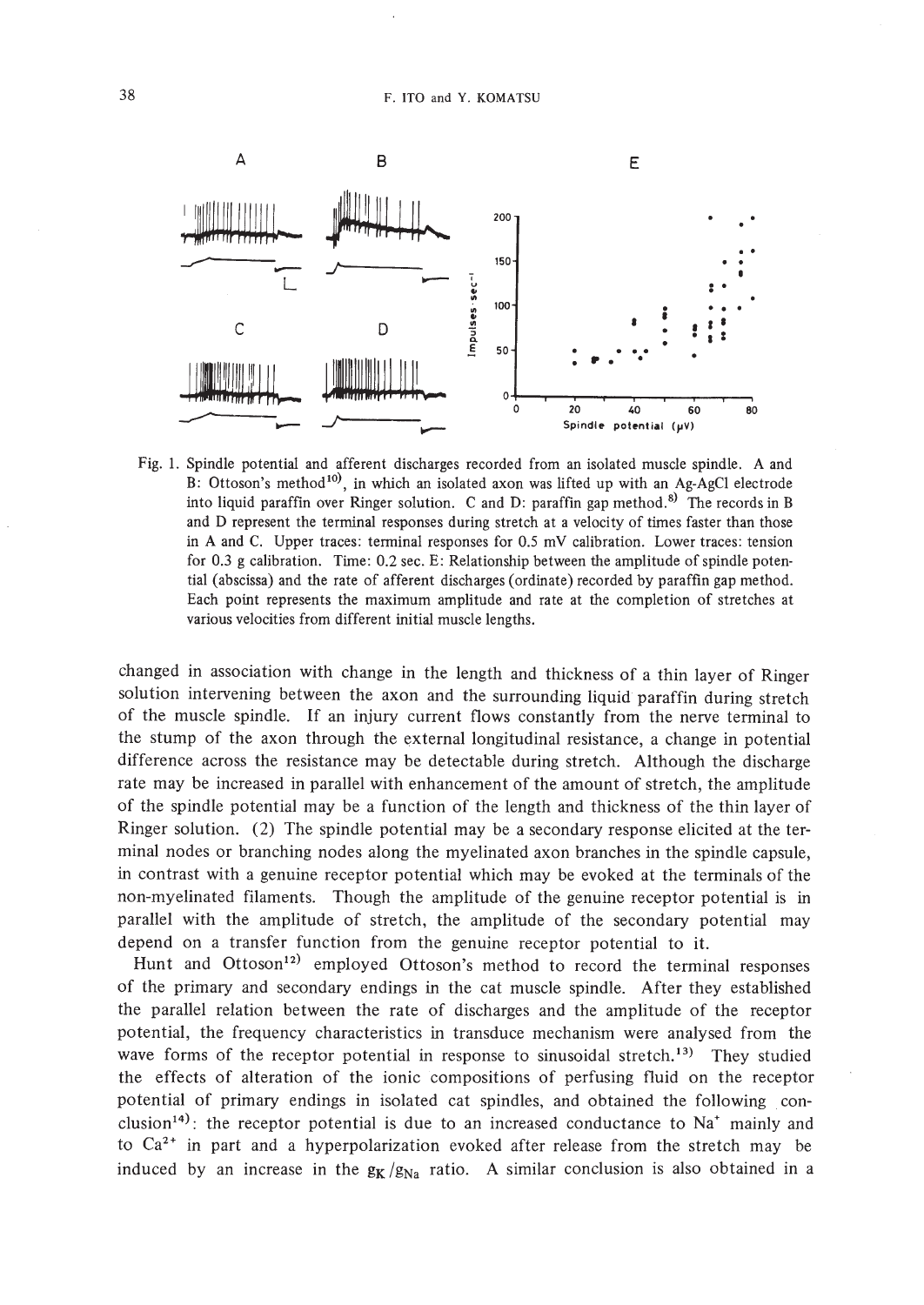study by means of voltage- and current-clamp techniques in crayfish stretch receptor cell by Brown *et al. <sup>15</sup> )* These studies are in a line with Ottoson's theory that the receptor potential in the frog muscle spindle is due to an increase in conductances of  $Na<sup>+</sup>$  and some other ions.

# *2. Structural and functional aspects of muscle spindles*

Individual motor units in mammalian muscles possess at least a muscle spindle. 16) The intrafusal bundle consists of 4 - 12 muscle fibers in which those of small diameter and short length (nuclear chain fibers) predominate over those that are thicker and longer (nuclear bag fibers). The total length of the bundle, as attained by the longest fibers, usually falls between 7 and 10 mm, and part of this length, generally the middle third, is ensheathed by a lamellated capsule.<sup>17)</sup> As both poles of the bundle contact by a connective tissue on the surface of extrafusal muscle fibers,<sup>18)</sup> the muscle spindle may play a role as a length detector of the attached region in the muscle rather than as that of the whole length of the motor unit. Primary endings terminate spirally on the sensory regions of nuclear bag and nuclear chain muscle fibers, but secondary endings make their terminals predominantly on the nuclear chain fibers.<sup>17,19</sup> Beta motor fibers, in which dynamic and static types are distinguished functionally and morphologically, innervate both the extra- and intra-fusal muscle fibers, while gamma motor fibers which are differentiated only functionally into dynamic and static innervate exclusively intrafusal muscle fibers.<sup>20)</sup> In order to keep at constant the sensitivity of the spindle receptor during contractions of extra-fusal muscle fibers, the  $\gamma$  and  $\beta$  motor nerve fibers are often coactivated with  $\alpha$  motor axons during rough and large movements ( $\alpha$ - $\gamma$  linkage<sup>21</sup>). During skilled and slow movements, however, dynamic and static  $\gamma$  or  $\beta$  fibers are activated independently without association with the  $\alpha$ motor fibers.<sup>22)</sup>

In amphibian skeletal muscles spindle receptors are independent of motor units. As all intrafusal muscle fibers continue from tendon to tendon (Ito, unpublished data), the muscle spindle may play a role as a detector for the whole length of muscle. A kind of afferent nerve fiber terminates on the sensory region along 2 - 7 intrafusal muscle fibers in which twitch and/or slow muscle fibers are contained. The different kinds of intrafusal and some extrafusal muscle fibers are innervated with the branches of different kinds of motor fibers respectively.<sup>23</sup> Matthews and Westbury<sup>24</sup> studied both the twitch and tonic motor innervation in the frog muscle spindle. Stimulation of the large motor fibers increased the overall response of the spindle afferent to ramp stretch while stimulation of the small motor axon increased specifically the sensitivity to the dynamic component of the stretch. These effects compared well with those respectively of static and dynamic fusimotor neurones in the cat. More detailed studies by Brown<sup>25,26)</sup> confirmed and extended these observations. It is concluded that the amphibian muscle spindles may act always in  $\alpha$  -  $\gamma$  linkage. In other words, amphibia may not have skilled movements but may provide only rough and large movements.

In the way of studies on the transduction and encoding mechanisms of muscle spindles, it is not necessary to consider the motor system; so, the mechanism may be more easily analysed in the more simple amphibian spindles than in those of mammals.

It has in general been thought that crustacean stretch receptors are useful for intracellular record of the receptor potentials,<sup>27)</sup> because the receptor cell body is attached onto an intrafusal muscle fiber.<sup>28)</sup> Even in the receptors, however, the site of transduction is suppose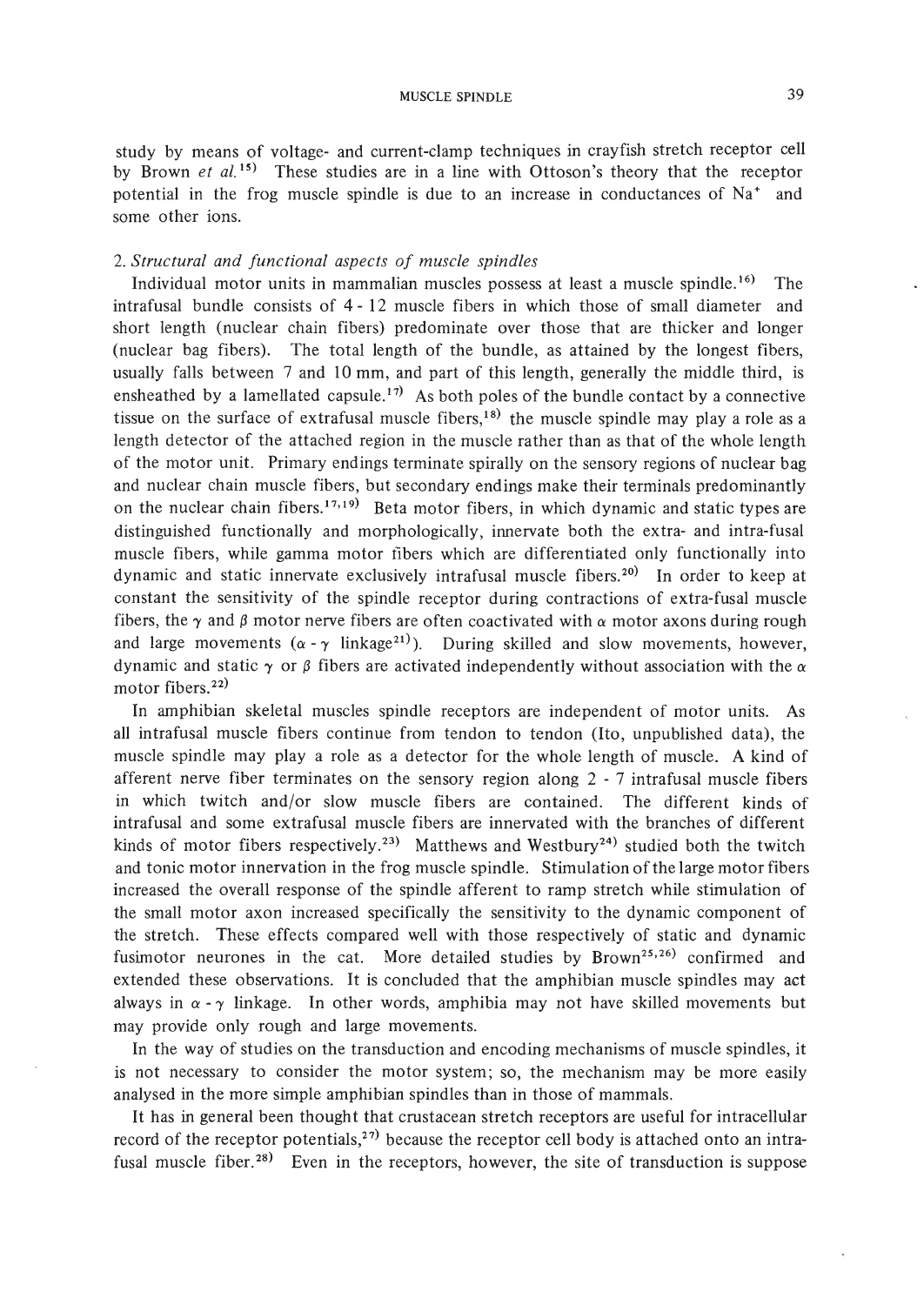

Fig. 2. Schematic diagrams of the morphology of frog muscle spindle (A and B) and the arrangement for recording the sensory terminal responses and for applying the polarizing currents, across an air-gap on which a myelinated segment of the axon was laid (C). B: Beaded chains of non-myelinated filaments on the sensory region of an intrafusal muscle fiber, as an enlargement of dotted frame in A (courtesy of Dr. Y. Uehara, personal communication).

to be located on the tip of the dendrites which are so thin and so long as to be impossible to study under voltage- or current-clamp conditions by means of micro-electrodes inserted into the soma.

We used simple type muscle spindles isolated from the frog sartorius muscles in our experiments. As is illustrated in Fig. 2 A, the axon is divided into two myelinated branches at a node in capsule; one of the branches further subdividing (Bs) and the other not (Bn) (cf. Ito *et al.*  $29)$ ). Individual terminals of the myelinated branches emit several nonmyelinated filaments, each of which consists of a beaded chain of 100 - 200  $\mu$ m in length.<sup>30)</sup> The bead of  $2 \mu m$  in diameter are connected with a fine thread of 0.2  $\mu$ m in diameter (fig. 2 B). Those non-myelinated filaments are packed with a kind of mucopolysaccharide in an innercapsule.<sup>31,32)</sup> Ito *et al.* <sup>29</sup> compared the terminal responses before and after one of the myelinated branches was cut by irradiation of the micro-beam of an argon-ion laser or one of the branch terminals was inactivated by irradiation of a far-ultraviolet light. We found that the afferent impulses initiate at the terminal of Bn. The inability to produce impulse at the terminals of Bs was supposed due to a cathodal depression which may be owing to addition of depolarization induced by an interaction between the terminals of subdivided branches, because of short length (30 - 50  $\mu$ m) of the myelinated branches in Bs.<sup>29)</sup> This supposition is supported by an experiment showing that the membrane potentials in the Bs terminals are significantly lower than those in the Bn. This is seen by means of a cyanine dye which changes fluorescent intensity depending upon the potential differences across the membrane bound with the dye.<sup>33)</sup> Recently, Grossman *et al.*<sup>34)</sup> have found that failure of propagation of action potentials by high frequency stimulation does not occur at the same time for each branch of the axon: conduction into the larger branch is blocked more easily. They suggest that the conduction failure into the daughter axons may arise from changes in intracellular ion concentration of Na<sup>+</sup> and Ca<sup>2+</sup>, and also from extracellular accumulation of  $K^*$ .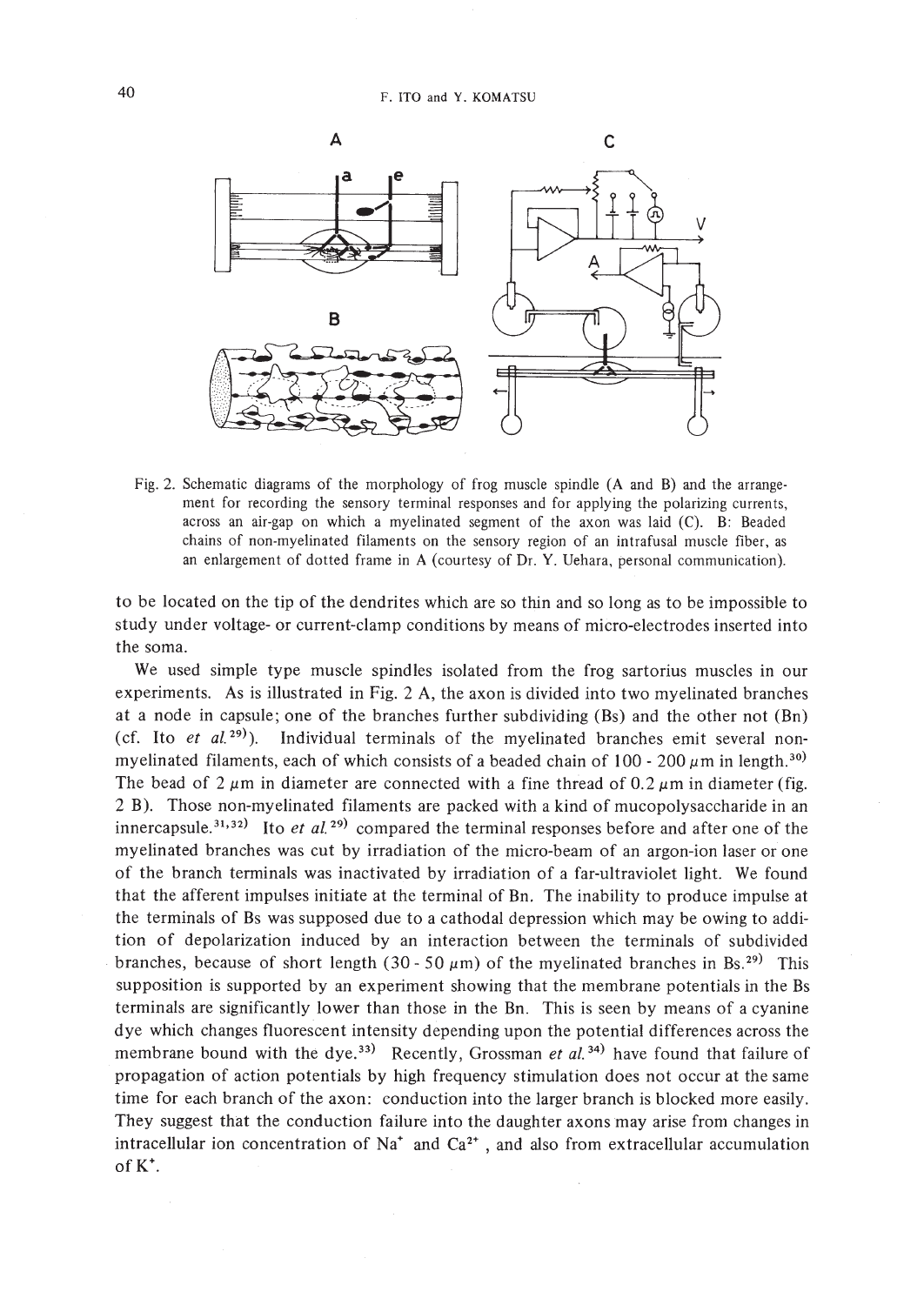# MUSCLE SPINDLE 41

Ito *et at.* 35) developed a new technique to record the responses of sensory terminals by an air-gap method. The sensory axon which innervates the isolated frog muscle spindle is also isolated for  $1 - 2$  mm near the spindle capsule; the motor axon is removed. Just outside the capsule the myelinated segment of the sensory axon was laid across an air-gap of 0.5 - 0.7 mm in distance between two pools of Ringer solution made on two glass plates (Fig. 2 C). The axon is cut within I mm proximal from the air-gap and is perfused by 117 mM KCI. Potential differences between the two pools are recorded through two Ringer-agar bridges immersed in the pools; each bridge is in turn connected to a calomel electrode which leads to a differential high input-impedance amplifier. Different strengths of constant current are applied onto the spindle axon terminal through the air-gap. The transgap current is monitored by a high input-impedance amplifier. The transgap resistance and resting potential range between 20 and 40  $\text{M}\Omega$  and between 10 and 20 mV respectively. These values are approximately  $1/5$ th -  $1/6$ th of those recorded from trunk axon by an airgap method.<sup>36)</sup> This could be owing to a leaky circuit in the recording system or in the nerve terminal, which may be due to the shorter internodal distance (400 - 600  $\mu$ m) than in the trunk axon (I mm).

The spindle is suspended between two stainless steel rods (diameter 1 mm), connected to the tip of the levers of a differential electromagnetic puller, which stretches the muscle symmetrically towards both poles at constant velocities (0.5 - 20 mm/sec). The procedure produces indiscernible movement of the axon during stretch, consequently artifical potential deflections should be minimized. During a ramp-and-hold stretch from the in *situ* length to its 110% length, dynamic and static increases in the rate of spike discharges are observed (Fig. 3 A). After the afferent discharges are blocked by application of



Fig. 3. Calcium spikes recorded from a muscle spindle terminal by air-gap method during superfusion with TTX-Ringer containing 1 (B), 5 (C) and 10 mM  $Ca<sup>2+</sup>$  (D), in comparison with sodium spikes in normal Ringer (A). The axon response is shown in upper traces while the driving voltage for the stretcher is shown in lower traces. The amplitude of the calcium spikes depends upon the concentration of  $Ca^{2+}$  (6 examples in E).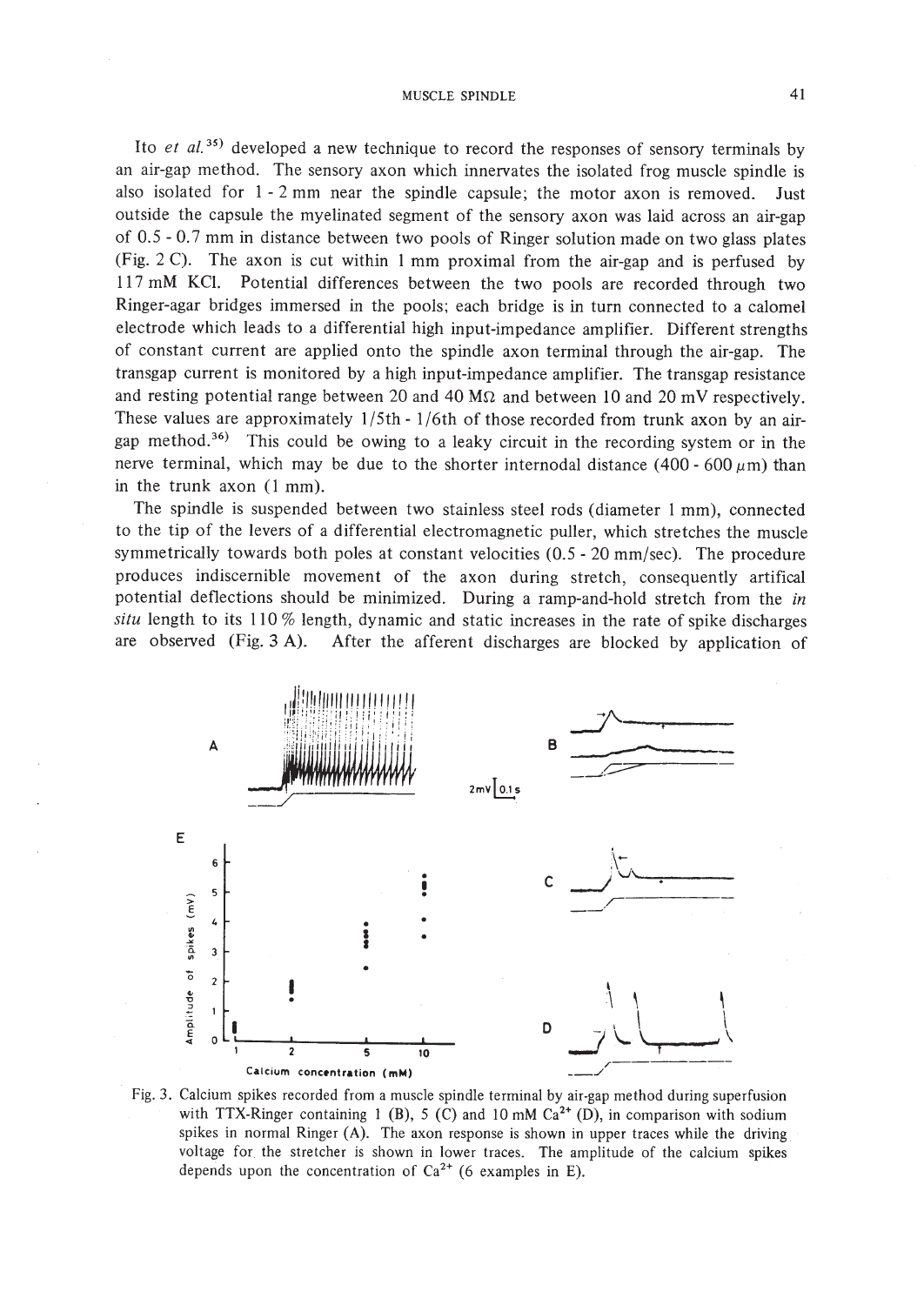*10- <sup>7</sup> glml* tetrodotoxin (TTX), spindle potential is revealed alone during stretch (Fig. 3 B).

# *3. Calcium spike*

Ito and Komatsu<sup>37)</sup> found that calcium spikes, whose amplitude depends upon the external calcium concentration, are observed at the afferent nerve terminal of the frog muscle spindle during stretch in Ringer solution with TTX. Figure 3 shows calcium spikes recorded from a muscle spindle terminal by air-gap method during perfusion with TTX-Ringer solution containing 1 (B), 5 (C) and 10 mM  $Ca<sup>2+</sup>$  (D), in comparison with sodium spikes in normal Ringer solution (A). The duration of the individual calcium spikes, which occurs in an all-or-none manner, varied between 12 and 60 msec from preparation to preparation, which was 10 to 50 times longer than that of sodium spikes. The amplitude of the calcium spikes depends upon the concentration of external calcium, as shown in Fig. 3 E. A 5 mV increase in the amplitude for a 10-fold elevation of  $\left[Ca^{2+}\right]_0$  is approximately 1*15th* - 1/6th of the value expected for a calcium electrode. This shift is probably due to the effects of a leaky circuit in the recording system or in the nerve terminal as described above. Considering the attenuation of the transgap potential and resistance, the dependence of the calcium spikes on  $\lbrack Ca^{2+} \rbrack_0$  seems to be very close to that expected from calcium electrode behaviour.

The calcium spikes are reversibly blocked by addition of 5 mM CoCl<sub>2</sub> or MnCl<sub>2</sub> or of 15 mM MgCl<sub>2</sub>, which have been known to block calcium channels.<sup>38,39)</sup> With the addition of the experimental results showing that  $Sr^{2+}$  and  $Ba^{2+}$  are able to substitute for  $Ca^{2+}$  as current carriers in calcium spikes in muscle spindle as in many other nerve and muscle cells, it is concluded that calcium spikes are generated in the frog muscle spindle terminal.

Accumulation of a number of mitochondria in the beads along the non-myelinated filaments was found by Katz<sup>30)</sup> and Karlsson *et al.*<sup>32)</sup> They supposed that the intracellular calcium concentration in the filaments was kept low by the function of the mitochondria, resulting a large difference in the concentration across the membrane. When a calcium spike is evoked across the membrane, a large amplitude of the spike is expected. This is profitable as an amplifier device in transmission from transducing process to encoding. Katz and Miledi<sup>40)</sup> have demonstrated that an efferent impulse propagating along the motor nerve fiber is provided by sodium inflow while a calcium spike at the nerve terminal plays an important role (as an amplifier) for release of transmitter from it.

There are 150 to 200 Rohon-Beard cells in the spinal cord of *Xenopus* embryos. Anatomical and physiological studies suggest that they are primary sensory neurons.<sup>41,42)</sup> The majority of them develop during gastrulation<sup>43,44)</sup> and disappear early in larval life.<sup>42)</sup> The cells are initially inexcitable.<sup>45)</sup> When the action potential can be elicited, at early stages it depends on the inward movement of calcium ions and is several hundred milliseconds in duration.<sup>46</sup>) Later in development a sodium component of the action potential appears, and the calcium component ultimately disappears.<sup>47)</sup> During the development mitochondria and Golgi apparatus become progressively more localized to the center of the cells. The mitochondria contain dense intra-mitochondrial granules which are known in other cells to contain concentrations of divalent cations.<sup>48)</sup> The dense intra-mitochondrial granules, an indication of calcium accumulation in mitochindria, decrease in parallel with the loss of the  $Ca^{2+}$  component of the inward current of the action potential in Rohon-Beard neurons.44) Since Ca ions act as charge carriers during excitation even in dorsal root ganglion cells of the adult mouse,<sup>49)</sup> it seems likely that a part of the Rohon-Beard neurons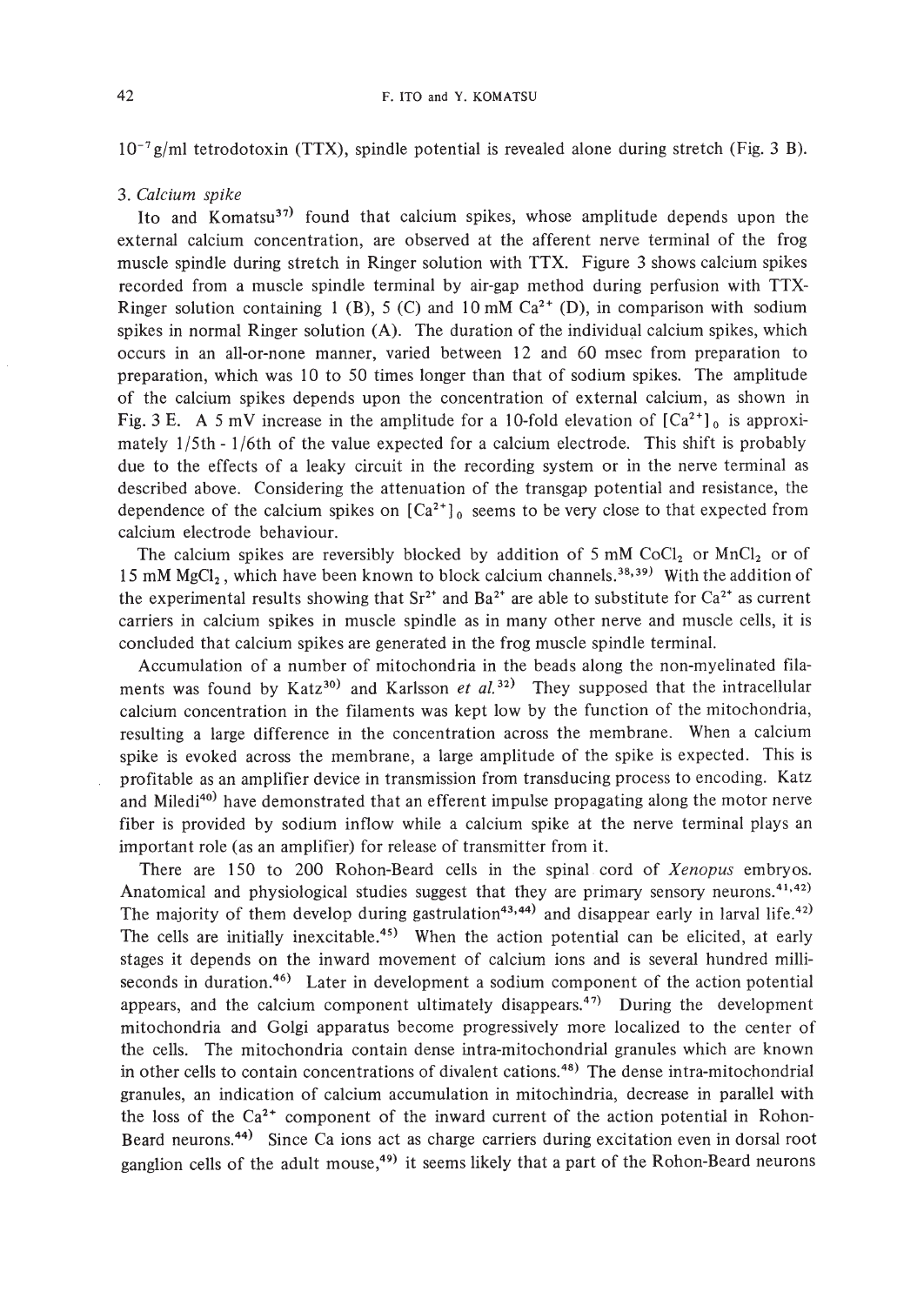

Fig. 4. Rectangular fluctuations in transgap potential during application of depolarizing currents on isolated muscle spindle. A, responses of a spindle at different strengths of depolarization which can be read as upward displacement from the base line for 0 current record (left side numbers), using calibration of 50 mV. B and C, single cycles of the rectangular fluctuations recorded from another spindle before  $(B)$  and after  $(C)$  treatment of Na<sup>+</sup>-free Ringer solution. Small spikes in B are abortive spike.

may' innervate the muscle spindle.

#### *4. Oscillation of potential at the encoding membrane*

Ito and Komatsu<sup>so)</sup> have observed rectangular oscillations of the transgap potential during application of  $1 - 5$  nA depolarizing currents (Fig. 4 A). At the threshold strength of depolarizing current, the oscillation of  $0.5 - 1.5$  mV in amplitude occurs at  $0.5 - 1.6$  Hz in frequency. Increasing the strength, decreasing the frequency and increasing the amplitude. The oscillation disappears with depolarizing currents of 6 nA or more.

The decrease in the transgap potential without any changes in current represents a decay in transgap resistance, being calculated to be approximately  $1 M\Omega$  in this case. This implies an increase in membrane conductance during the lower level of the potential at the sensory nerve terminal.

As the rectangular oscillation can be elicited in  $TTX$  treatment or in Na<sup>+</sup> - free (choline) Ringer solution (Fig. 4 C), it is independent of changes in  $Na<sup>+</sup>$  permeability. The rapid potential decay in the oscillation often synchronized with the after-hyperpolarization following individual afferent impulses (Fig. 4 B). Since the after-hyperpolarization has been known to be due to increase in potassium permeability, it seems likely that the low potential level in the oscillation may be induced by the increase in potassium permeability. Potassium channel blockers, as 4-aminopyridine, cesium chloride and tetraethylammonium chloride (TEA), block reversibly the oscillation.

Similar oscillations in potential have been observed in the  $\beta$ -cell membrane of Langerhans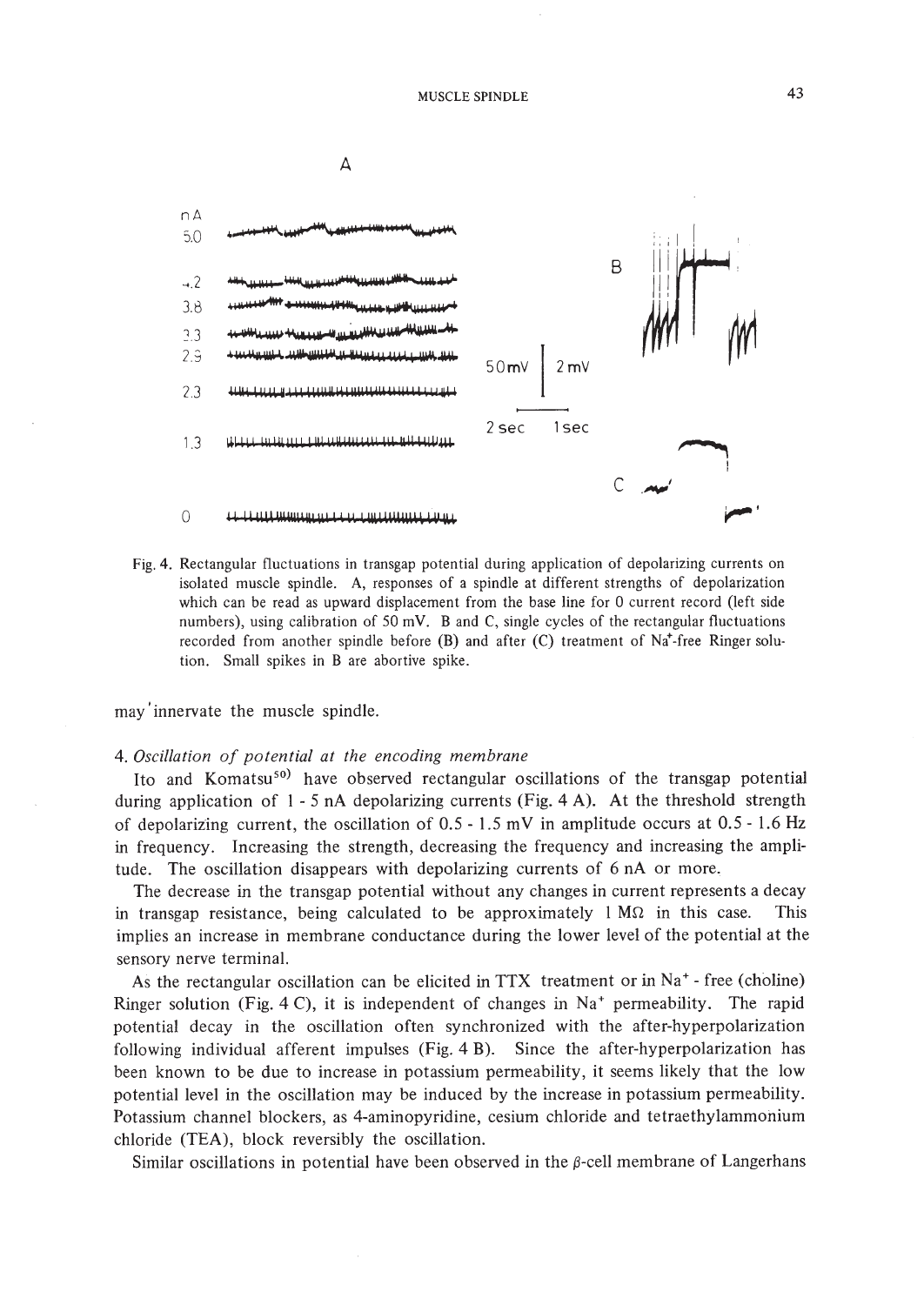in mouse pancreas.<sup>52,53)</sup> Atwater *et al.*<sup>54,55)</sup> suggested that  $Ca^{2+}$  influx during the spike potential induced by application of glucose to the membrane might stimulate K-permeability and thus limit further Ca<sup>2+</sup> influx. This  $[Ca^{2+}]_i$ -activated  $P_k$  is proposed to be present in many kinds of cells,<sup>56)</sup> while potential-dependent  $P_k$  is also found in many other cells.<sup>57)</sup> It is of interesting that the  $[Ca^{2+}]_i$ -activated  $P_k$  is provided in spontaneously activated cells as Helix bursting pace-maker neuron<sup>58,59)</sup> or cardiac Purkinje cell.<sup>60)</sup> Since calcium spikes were recorded from the sensory terminal of the frog muscle spindle by Ito and Komatsu,<sup>37)</sup> the existence of the  $[Ca^{2+}]_i$ -activated  $P_k$  in the spindle terminal membrane was anticipated. This possibility was verified by Ito  $et$   $al.^{49}$  who demonstrated that the rectangular oscillations in the spindle nerve terminal could be blocked reversibly by quinine, which has been known to be a selective blocker of the  $[Ca^{2+}]_i$ -activated  $P_k$  in red blood cell<sup>61)</sup> and in pancreatic  $\beta$ -cell.<sup>54)</sup>

# *5. Genuine receptor potential*

We propose a model that the ratio of the density of Ca channels against that of Na channels increases from the nodes of the myelinated branches to the terminals of the nonmyelinated filaments. Unlike the squid giant axon membrane in which calcium ion may inflow through sodium channels, $62,63$  the calcium and sodium ions may pass through separate channels in the spindle nerve terminal, which is in conformity with the crustacean X organ cells<sup>64)</sup> or in the other neurons.<sup>65)</sup> It seems possible that all of the calcium channels may act to mechanical transduction of the membrane and also to electrical excitation, as has been assumed to be so in premature cells such as the Rohon-Beard neuron. However, it, is not impossible that all of calcium channels may cause only electrically active, if the following assumptions are made.

(1) A kind of mucopolysaccharide (MPS) in the inner-capsule<sup>31,32,66</sup> may play a role in the transduction mechanism, because the rate of afferent discharges can be easily altered by chemical modification of the MPS (Fujitsuka, in preparation). This would be like the piezo-electric effect of the MPS hypothesized to provide a mechano-electric transduction in the cupulla of the inner-ear hair.<sup>67,68,69</sup> (2) By analogy to auditory reception in the vertebrate inner-ear or on photo-reception in a compound eye,<sup>70)</sup> intrafusal muscle fibers in the frog muscle spindle may be presumed as an accessory cell in the mechano-electric transduction system. When the resistance across the contact region (a ball-and-socket region)30) between the surface of the intrafusal muscle fibers and the non-myelinated filaments is decreased during stretch of the spindle, the filaments may be stimulated electrically by a current from a source of the intrafusal muscle fibers. The resting potential of the fialment has to be lower than that of the intrafusal muscle fiber. Evidence in support of this analysis is the electrical coupling between the intrafusal muscle fiber and the sensory nerve terminal found by Ito *et al.* 71) *et at. 71)*

#### ACKNOWLEDGEMENT

The study was supported by a Grant -in-Aid for Special Project Research from the Ministry of Education, Science and Culture.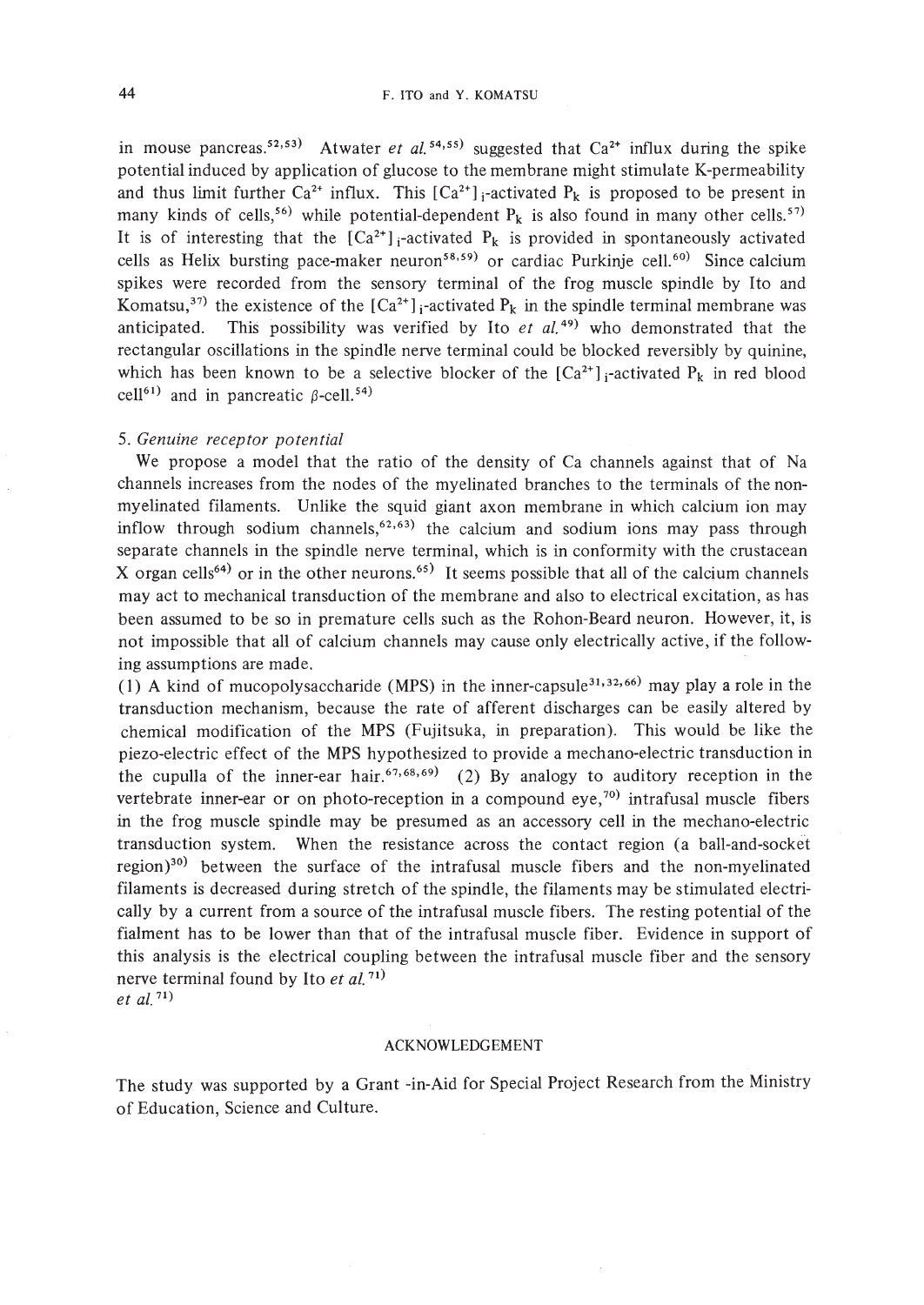#### MUSCLE SPINDLE

# REFERENCES

- I) Katz, B., Depolarization of sensory terminal and the initiation of impulses in the muscle spindle. *l. Physiol.* (London) **111,261-282,** 1950.
- 2) Ottoson, D. and Shepherd, G. M., Receptor potentials and impulse generation in the isolated spindle during controlled extension. *Cold Spr. Harb. Symp. Quant. BioI.* 30, 105-114, 1965.
- 3) Ito, F., Generator potentials of stretch receptors in the frog sartorius muscle. *Proc. lap. Acad., 44,* 852-855, 1968.
- 4) Ottoson, D. and Shepherd, G. M., Transducer properties and integrative mechanisms in the frog muscle spindle. *In* Handbook of sensory physiology. 1, pp.443-499, Ed. Loewenstein, W. R. Springer-Verlag. Berlin, 1971.
- 5) Ito, F., The effects of ions on the steady and generator potential of frog muscle spindles. *Proc. lap. Acad.,* 45,409-412, 1969.
- 6) Ito, F., The behavior of frog muscle spindle in hyper- and hypotonic solutions. *Jap. l. Physiol., 20,* 394-407, 1970.
- 7) Ito, F., Spindle potential of the frog muscle spindle depending upon the exclusion of extrafusaJ muscle fiber. *l. Physiol. Soc. lap.,* 32,249-250, 1970.
- 8) Ito, F., Effects of tetrodotoxin on responses of the frog muscle spindle. *lap. l. Physiol., 21,* 349-358, 1971.
- 9) Ottoson, D., On the nature of the spindle potential: A comment. *Acta Physiol. Seand.,* 85, 431- 432, 1972.
- 10) Ottoson, D., The effects of acetylcholine and related substances on the isolated muscle spindle. *Acta Physiol. Seand.,* 53,276-287, 1961.
- II) Ito, F. and Yokoyama, N., Potential deflections at the terminal of the frog muscle spindle during stretch. *Nagoya l. Med. Sci.,* 40, 13-23, 1978.
- 12) Hunt, C. C. and Ottoson, D., Impulse activity and receptor potential of primary and secondary endings of isolated mammalian muscle spindles. *J. Physiol.* (London) 252, 259-281, 1975.
- 13) Hunt, C. C. and Ottoson, D., Responses of primary and secondary endings of mammalian muscle spindles to sinusoidal length changes. *J. Neurophysiol.*, 40, 1113-1120, 1977.
- 14) Hunt, C. c., Wilkinson, R. S. and Fukami, Y., Ionic basis of the receptor potential in primary endings of mammalian muscle spindles. *l. Gen. Physiol.,* 71, 683-698, 1978.
- 15) Brown, H. M., Ottoson, D. and Rydqvist, B., Crayfish stretch receptor: an investigation with voltageclamp and ion-sensitive electrodes. *l. Physiol.* (London) 284, 155-179, 1978.
- 16) Binder, M. D. and Stuart, D. G., Motor-unit muscle receptor interactions: design features of the neuro-muscular control system, In Progress in clinical neurophysiology, Motor control in man: SuprasegmentaJ and segmental mechanisms, 8, 145-167, Ed. Desmedt, J. E., Kargar Basel, 1978.
- 17) Barker, D., The morphology of muscle receptors, *In* Handbook of sensory physiology, *III/2,* pp.l-190, Ed. Hunt, C. c., Springer, Berlin, 1974.
- 18) Boyd, I. A., The structure and innervation of the nuclear bag muscle fibre system and the nuclear chain muscle fibre system in mammalian muscle spindles. *Phil. Trans.* 245, 81-136, 1962.
- 19) Barker, D., Banks, R. W., Harker, D. W., et aI., Studies of the histochemistry, ultrastructure, motor innervation, and regeneration of mammalian intrafusal muscle fibers. *Prog. Brain Res.,* 44,67-88, 1976.
- 20) Matthews, P. B. C., Mammalian muscle receptors and their central actions. *Edward Arnold,* London, 1972.
- 21) Granit, R., Pompeiano, O. and Waltman, B., Fast supraspinal control of mammalian muscle spindles: Extra- and intrafusal coactivation. *l. Physiol.* (London) 147, 385-398, 1959.
- 22) Loeb, G. E. and Duysens, J., Activity patterns in individual hindlimb primary and secondary muscle spindle afferent during normal movements in unrestrained cats. *J. Neurophysiol.,* 42, 420-440, 1979.
- 23) Gray, E. G., The spindle and extrafusal innervation of a frog muscle. *Proc. Roy. Soc. B.,* 146,416- 430, 1957.
- 24) Matthews, P. B. C. and Westbury, D. R., Some effects of fast and slow motor fibres on muscle spindles of the frog. *J. Physiol.* (London) 178, 178-192, 1965.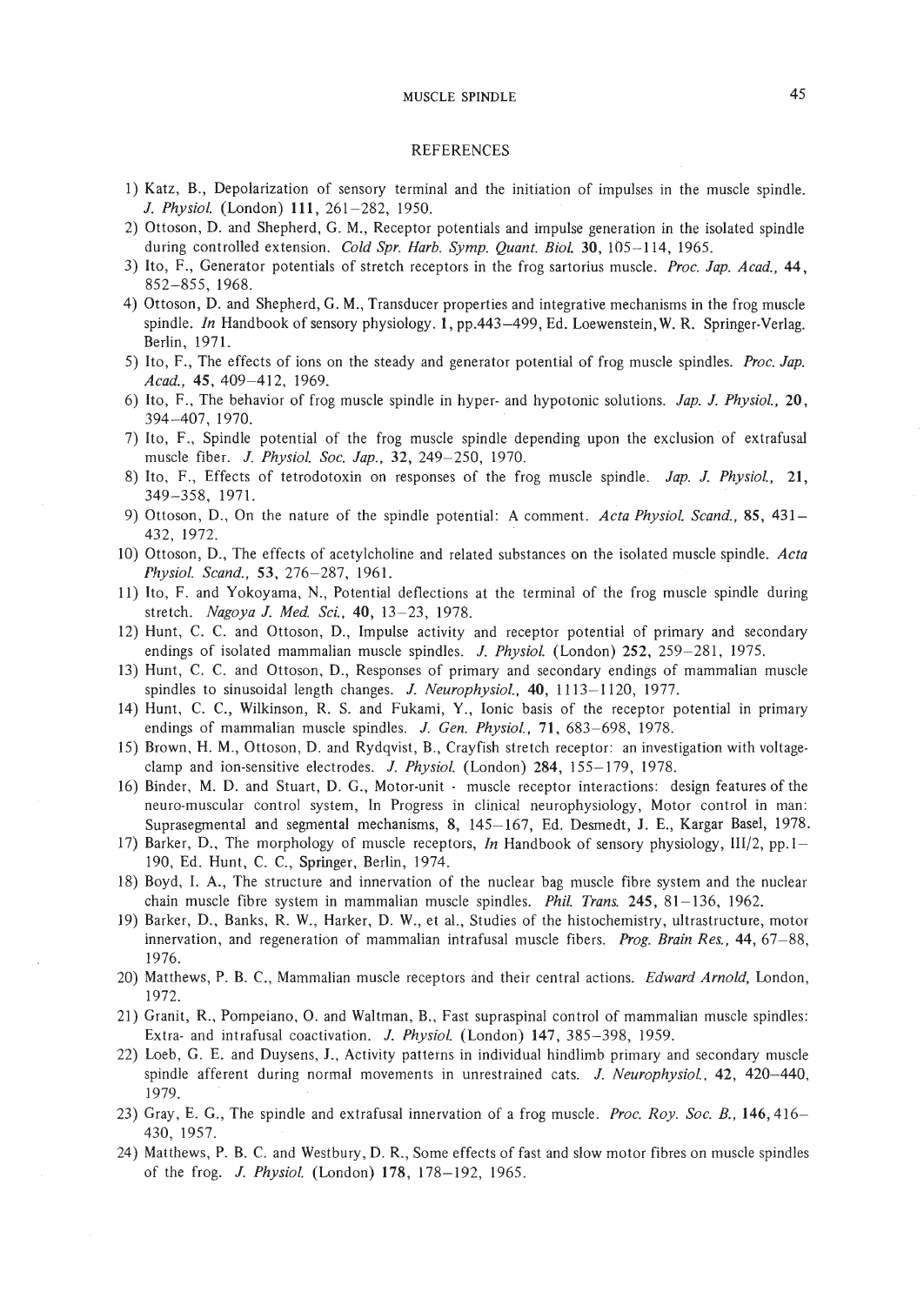- 25) Brown, M. C., A comparison of the spindles in two different muscles of the frog. J. *Physiol.* (London) 216, 553-563, 1971.
- 26) Brown, M. C., The responses of frog muscle spindles and fast and slow muscle fibres to a variety of mechanical inputs. J. *Physiol.* (London) 218, 1-17, 1971.
- 27) Edwards, C., Terzuolo, C. and Washizu, Y., Effects of changes of ionic environment upon an isolated crustacean sensory neuron. J. *Neurophysiol.,* 26, 948-957, 1963.
- 28) Alexandrowicz, J. S., Receptor organs in thoracic and abdominal muscles of crustacea. *Bioi. Rev.,* 42, 288-326, 1967.
- 29) Ito, F., Kanamori, N. and Kuroda, H., Structural and functional asymmetries of myelinated branches in the frog muscle spindle. J. *Physiol.* (London) 241, 389-405, 1974.
- 30) Katz, B., The terminations of the afferent nerve fibre in the muscle spindle of the frog. *Phil. Trans.* B. 243,221-240, 1961.
- 31) Von Brazezinski, D. K., Untersuchungen zur Histochemine der Muskelspindeln. *Acta Histochem. 12,* 75-79,1961.
- 32) Karlsson, U., Andersson-Cedergren, E. and Ottoson, D., Cellular organisation of the frog muscle spindles are revealed by serial sections for electron microscopy. J. *Ultrastr. Res.,* 14, 1-35, 1966.
- 33) Ito, F., Komatsu, Y. and Kaneko, N., Optical measurement of membrane potentials of the frog muscle spindle terminal. (Japanese) *Proc. 1st Photomed. Photobio1. Meeting,* 8, 1979.
- 34) Grossman, Y., Parnas, I. and Spira, M. E., Ionic mechanisms involved in differential conduction of action potentials at high frequency in a branching axon. J. *Physiol.* (London) 295, 305-322, 1979.
- 35) Ito, F., Komatsu, Y. and Katsuta, N., Generator potential of the frog muscle spindle recorded by an air-gap method. *Proc. VI Internat. Biophysics Cong.* VII-p-(Cl) p.292, 1978.
- 36) Tasaki, 1. and Frank, K., Measurement of the action potential or myelinated nerve fiber. *Amer.* J. *Physio1.* , 182, 572-578, 1955.
- 37) Ito, F. and Komatsu, Y., Calcium-dependent regenerative responses in the afferent nerve terminal of the frog muscle spindle. *Brain Res.,* 175, 160-164, 1979.
- 38) Hagiwara, S. and Nakajima, S., Differences in Na and Ca spikes as examined by application of tetrodotoxin, procaine and manganese ions. J. *Gen. Physiol.,* 49, 793-806, 1966.
- 39) Hagiwara, S. and Takahashi, K., Surface density of calcium ions and calcium spikes in barnacle muscle fiber membrane. J. *Gen. Physicol.,* SO, 593-601, 1967.
- 40) Katz, B. and Miledi, R., Tetrodotoxin resistant electric activity in presynaptic terminals. J. *Physiol.* (London) 203, 459-487, 1969.
- 41) Coghill, G. E., Correlated anatomical and physiological studies of growth of the nervous system of amphibia. I. The afferent system of the trunk of amblystoma. J. *Comp. Neurol.,* 24, 161-232, 1914.
- 42) Hughes, A., The development of the primary sensory system in Xenopus Laevis (daudin). J. *Anat.,* 91, 323-338, 1957.
- 43) Spitzer, N. C. and Spitzer, J. L., Time of origin of Rohon-Beard neurons in spinal cord of Xenopus laevis. *Amer. Zool.*, 15, 781, 1975.
- 44) Lamborghini, J. E., Revenaugh, M. and Spitzer, N. C., Ultrastructural development of Rohon-Beard neurons: Loss of intramitochondrial granules parallels loss of calcium action potentials. J. *Comp. Neurol.,* 183,741-752,1979.
- 45) Spitzer. N. C., Ion channels in development. *Ann..Rev. Neurosci.,* 2, 363-397, 1979.
- 46) Baccaglini, P. I., Action potentials of embryonic dorsal root ganglion neurons in Xenopus tadpoles. J. *Physiol.* (London) 283, 585-604, 1978.
- 47) Baccaglini, P. I. and Spitzer, N. C., Developmental changes in the inward current of the action potential of Rohon-Beard neurones. J. *Physiol.* (London) 271, 93-113, 1977.
- 48) Lehninger, A. L., Mitochondria and calcium ion transport. *Biochem. J.,* 119, 129-138, 1970.
- 49) Yoshida, S., Matsuda, Y. and Samejima, A., Tetrodotoxin-resistant sodium and calcium components of action potentials in dorsal root ganglion cells of the adult mouse. J. *Neurophysiol.,* 41,1096-1106, 1978.
- 50) Ito, F. and Komatsu, Y. Rectangular fluctuations in potential of the afferent nerve terminal during depolarization in the frog muscle spindle. *Neurosci. Letters,* 16, 1-3, 1979.